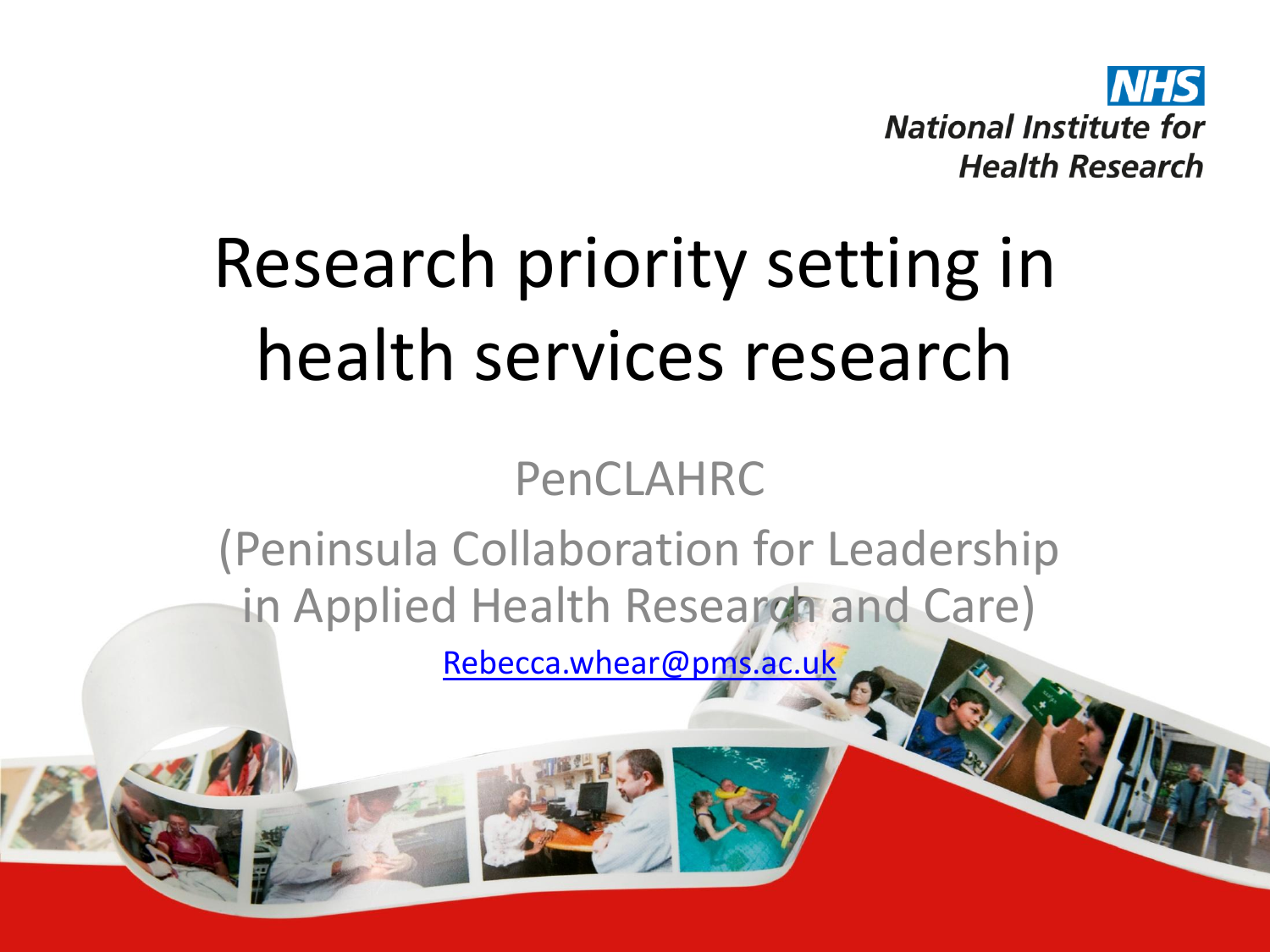#### **Objective**

• To share PenCLAHRCs experience of priority setting

Whear, R., Thompson-Coon, J., Boddy, K., Papworth, H., Frier, J. And Stein, K. Establishing local priorities for a health research agenda. (under review) Health Expectations.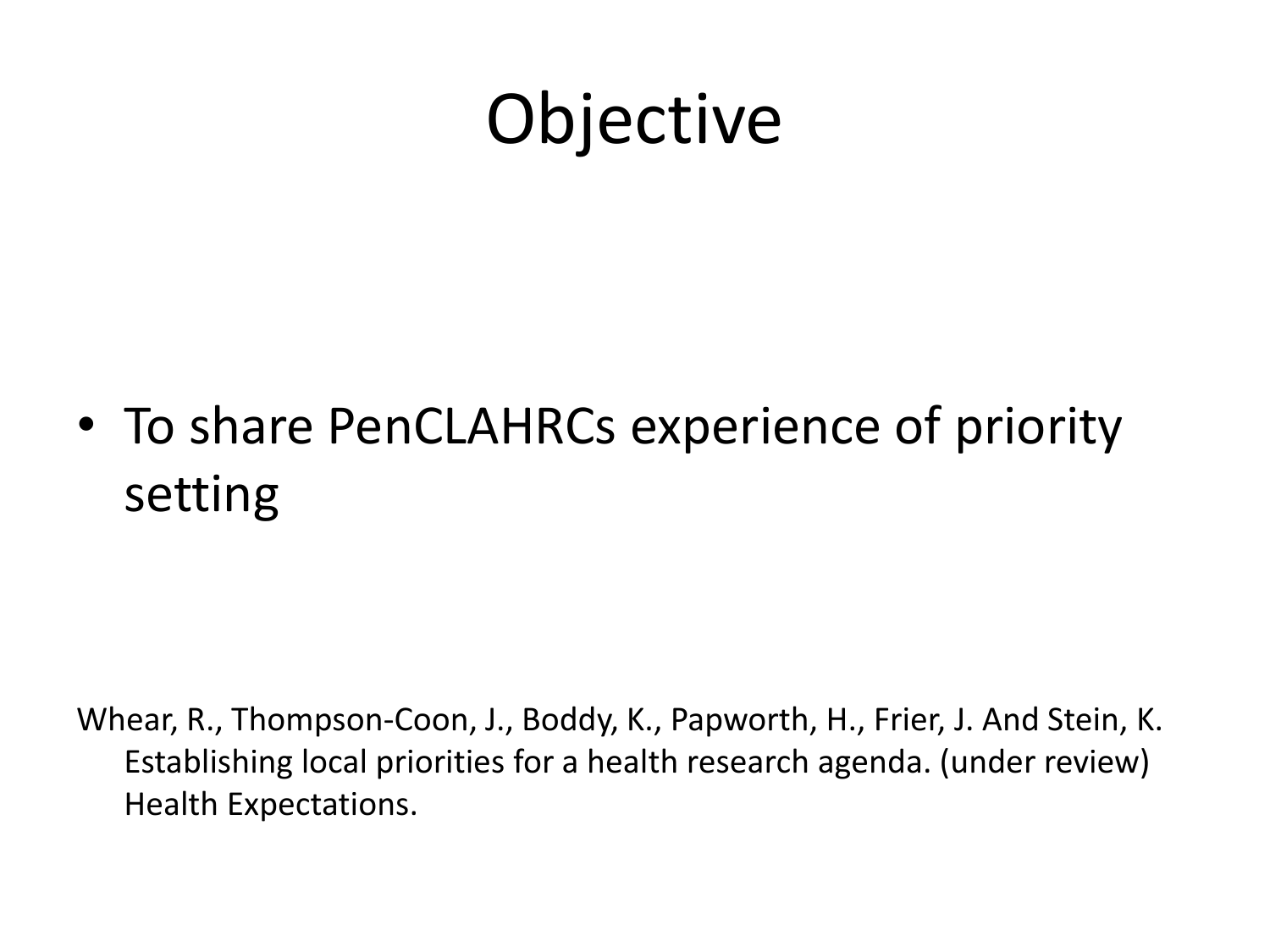- How PenCLAHRC began
- Who is involved
- Describe the process
- Successes and challenges
- Questions/discussion afterwards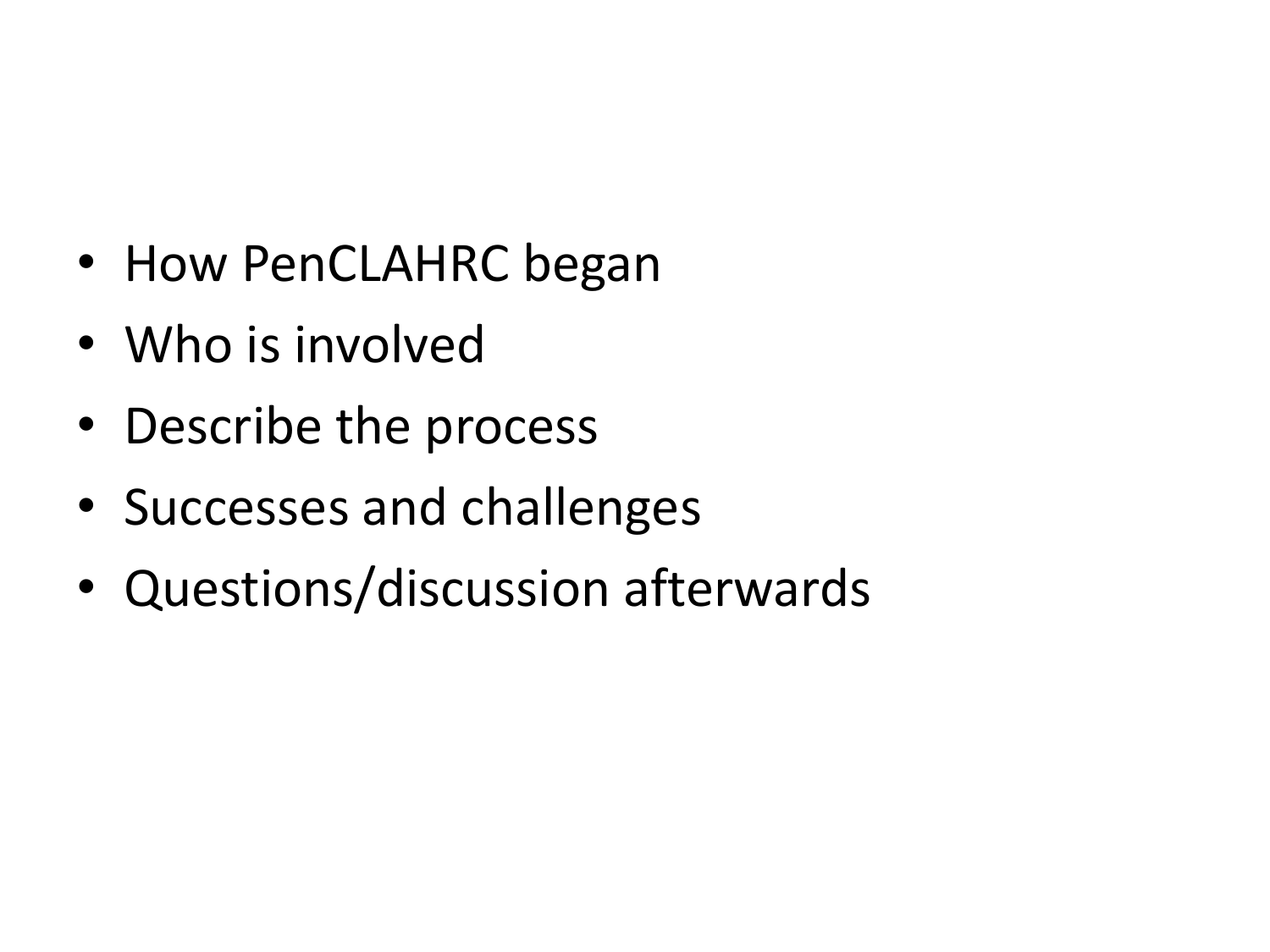#### What is PenCLAHRC?



Report of the High Level Group on Clinical Effectiveness

Chaired by Professor Sir John Tooke

A report to Sir Liam Donaldson **Chief Medical Officer** 

#### Aims

- To further embed partnership between the NHS and academia
- To promote engagement and involvement from clinicians and service users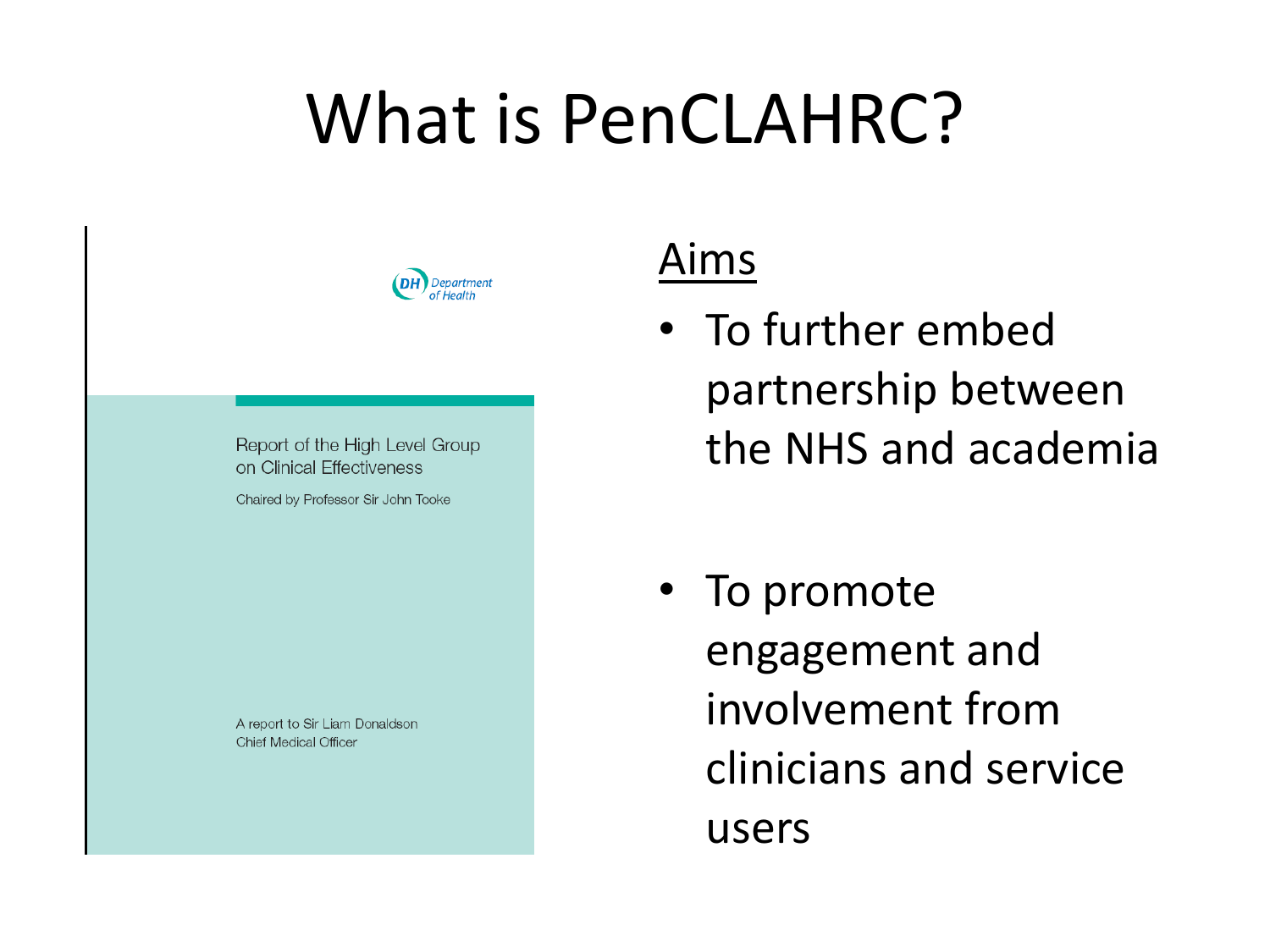# Who?

- Medical School
- Two universities (Plymouth and Exeter)
- 5 acute hospitals (North Devon HT, Plymouth Hospitals Trust, Royal Cornwall Hospital Trust, South Devon HFT, Royal Devon and Exeter HFT)
- 4 primary care trusts (NHS Southwest, Devon, Cornwall and Isles of Scilly, and Plymouth)
- 3 mental health providers (Cornwall Partnership Foundation Trust, Devon Partnership NHS Trust, Torbay Care Trust)
- South West Ambulance Service NHS FT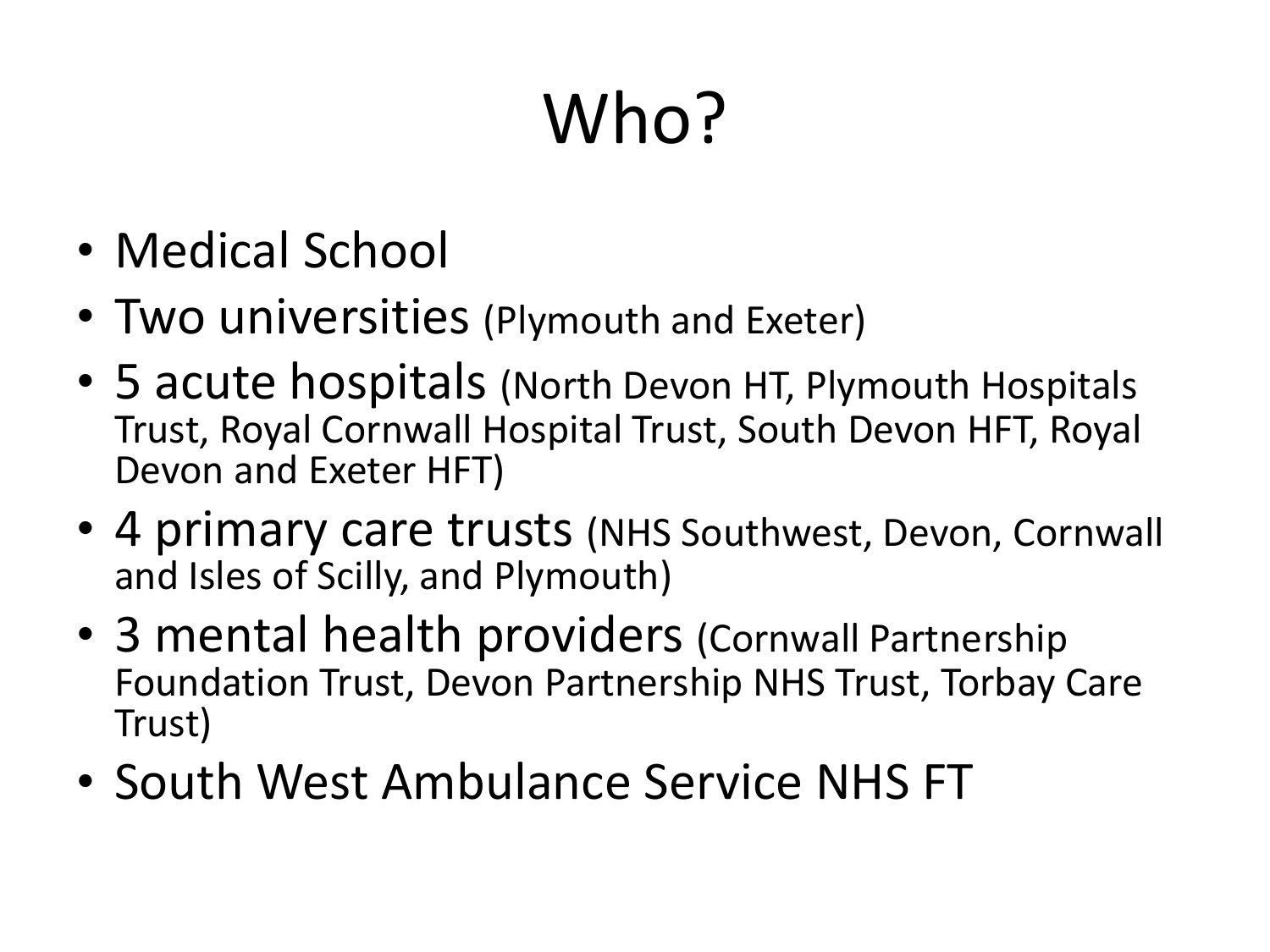### How does it work?

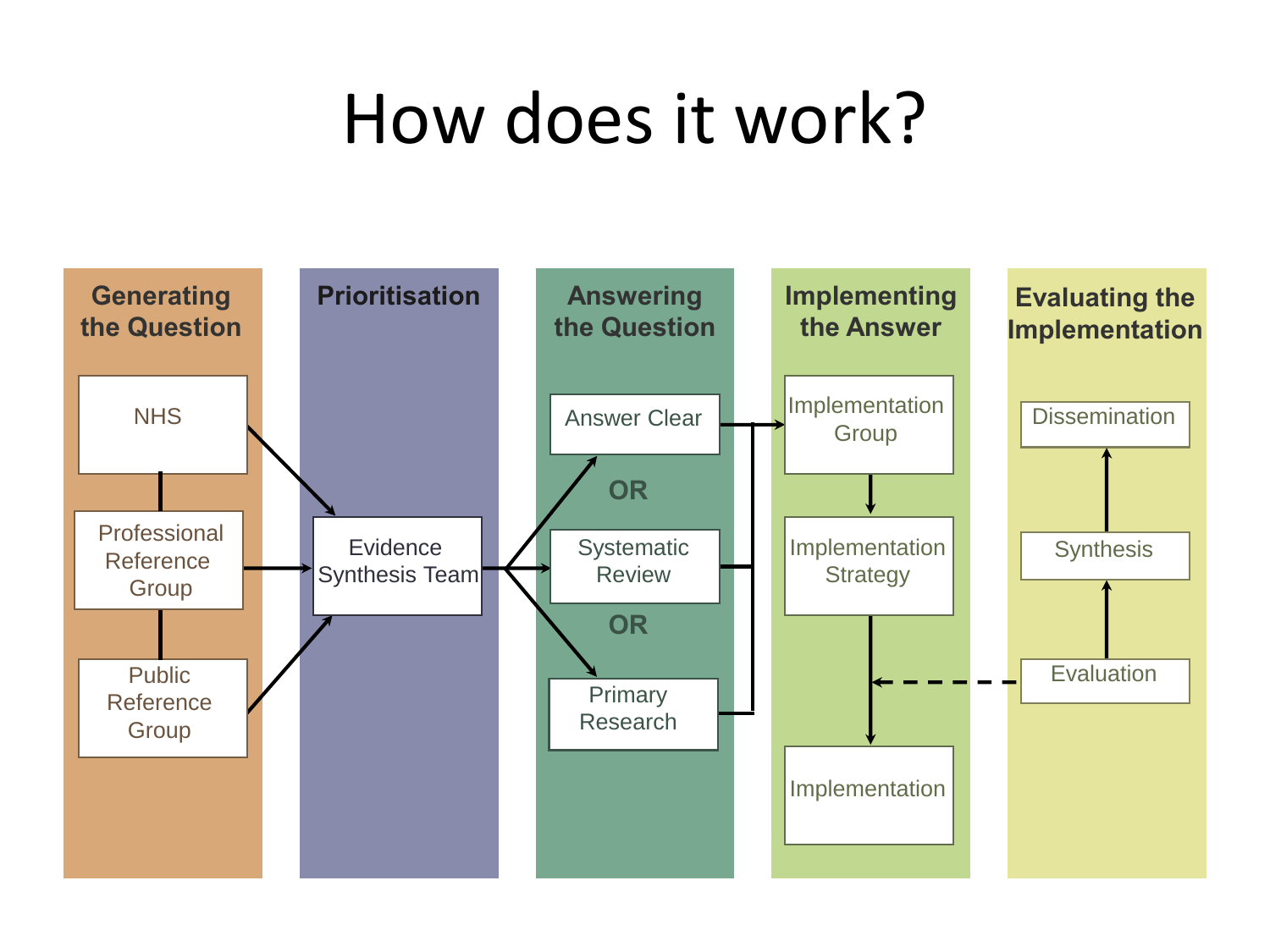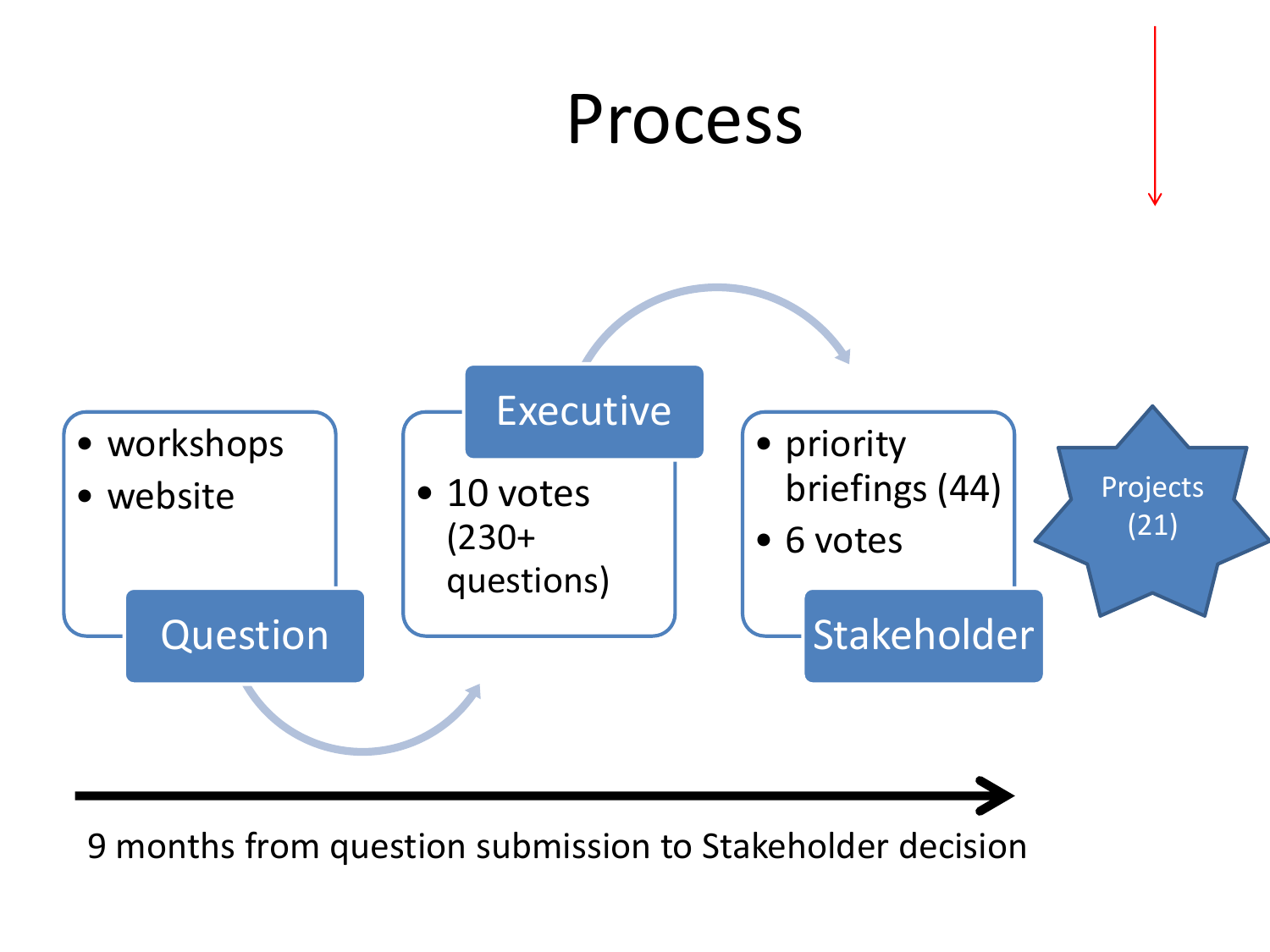### Prioritisation criteria

- The size of the health problem
- The potential for health improvement
- The feasibility of the question
- Whether the south west is a good place to do the research
- Alignment with priorities set by the NHS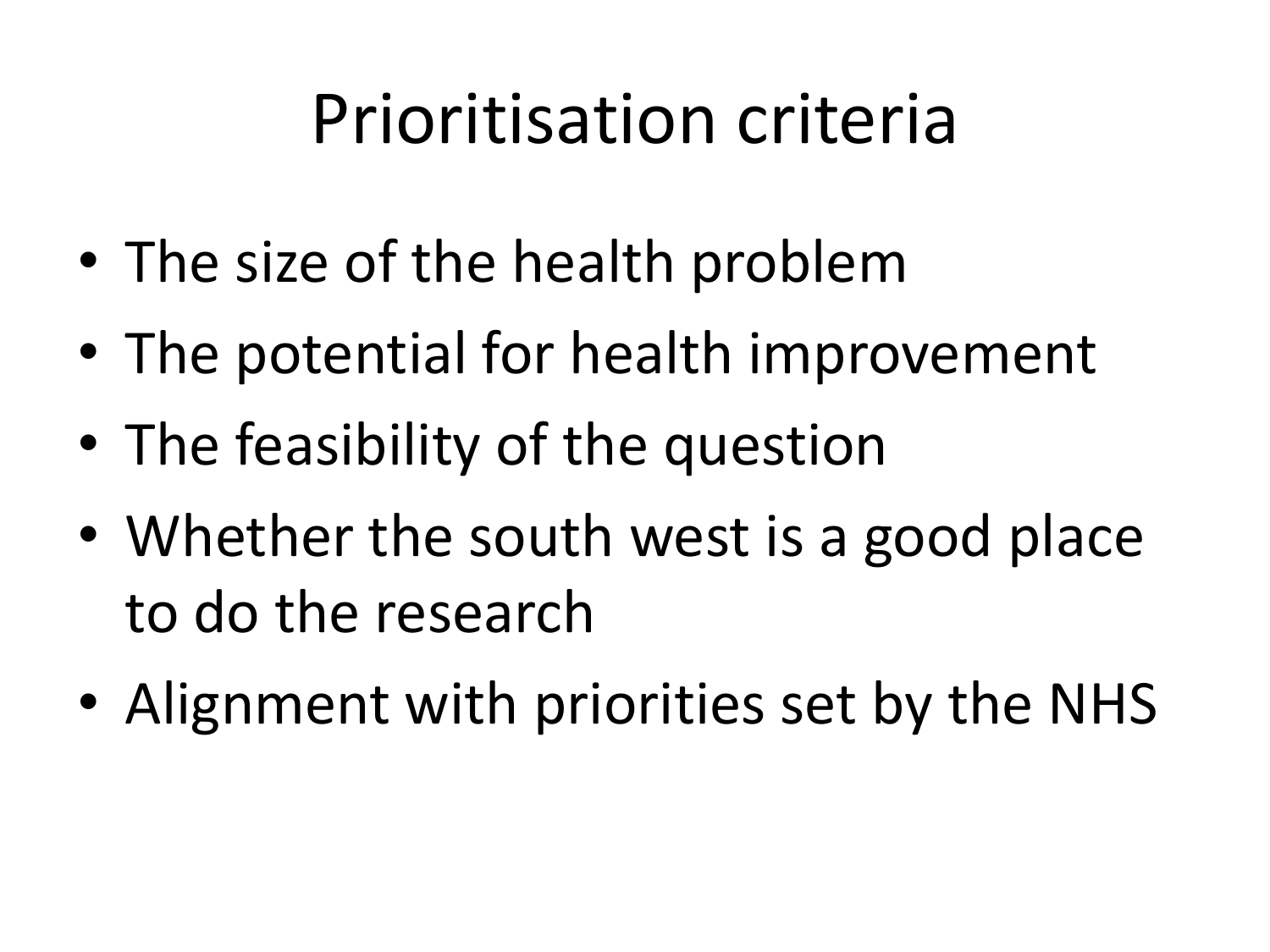#### **Successes**

- Stakeholder agreement
- Collaboration
- Outputs grant funding
	- publications
	- primary research
	- training
- Engagement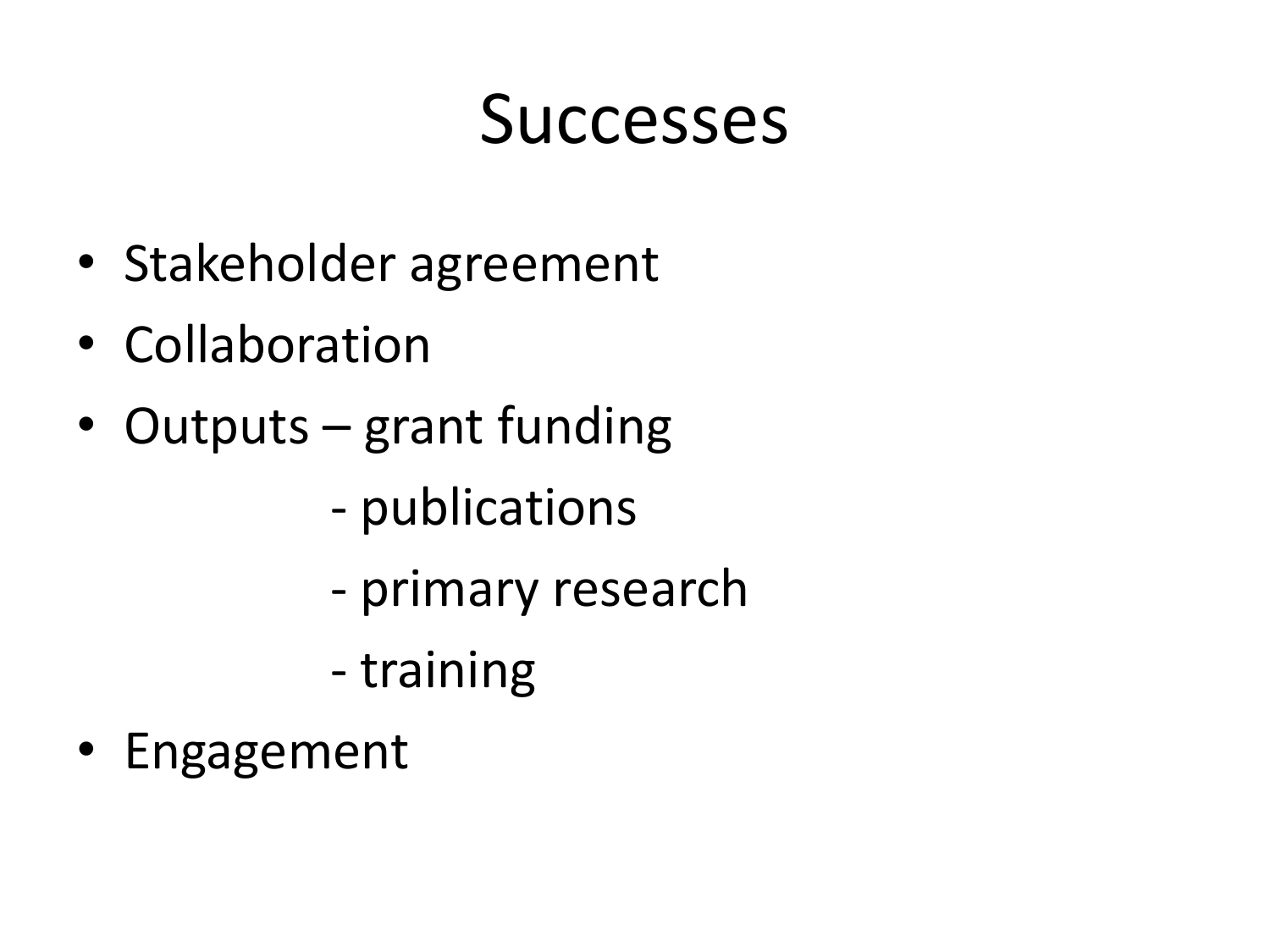### Challenges

• Geography

• Initial clinician engagement

• Technical difficulties with the webtool

• Detailed feedback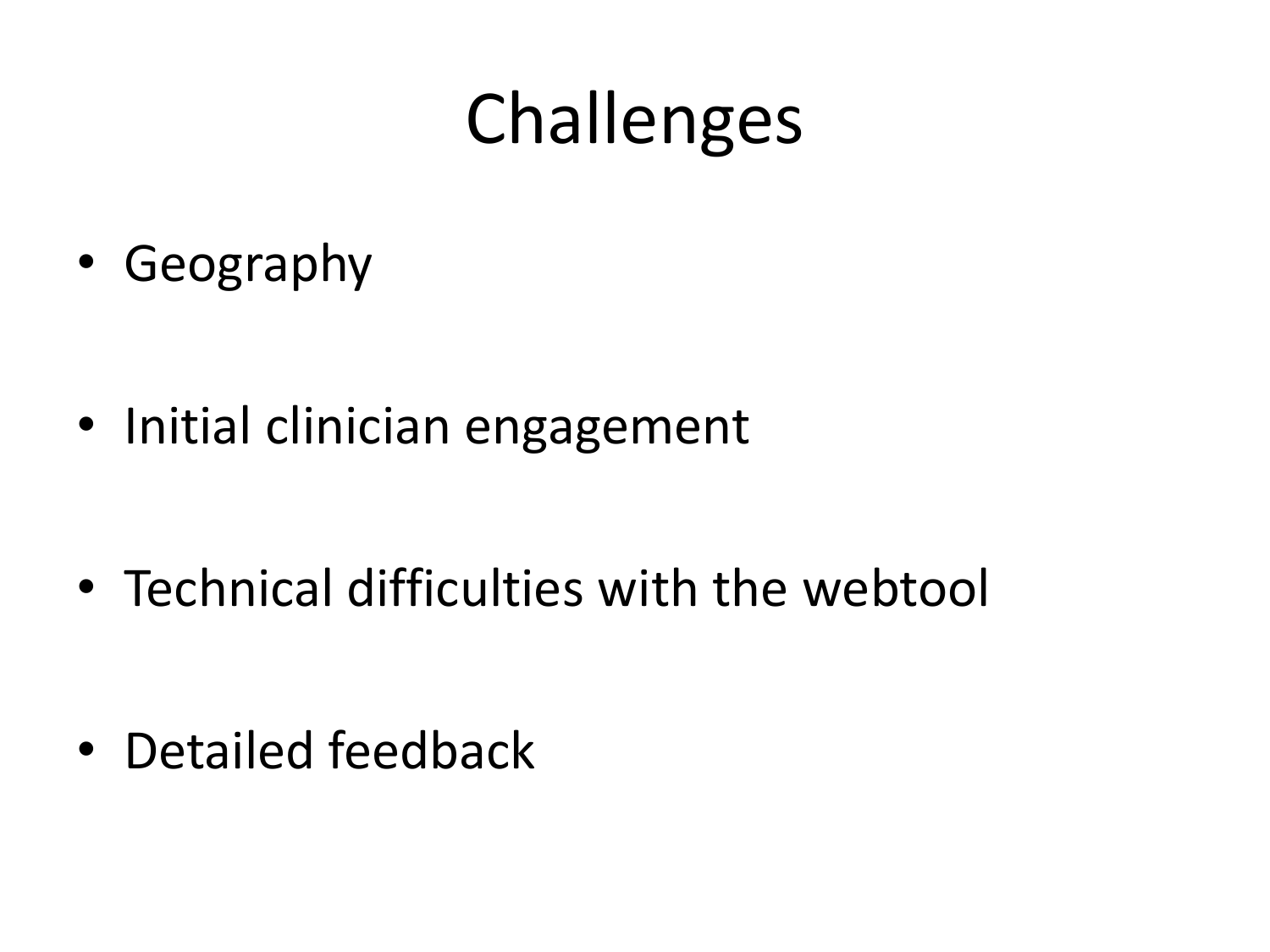Peninsula Collaboration for Health Operational Research and Dissemination (PenCHORD)

Health Technology Commissioning Group

**Other** opportunities

**Other** systems in PenCLAHRC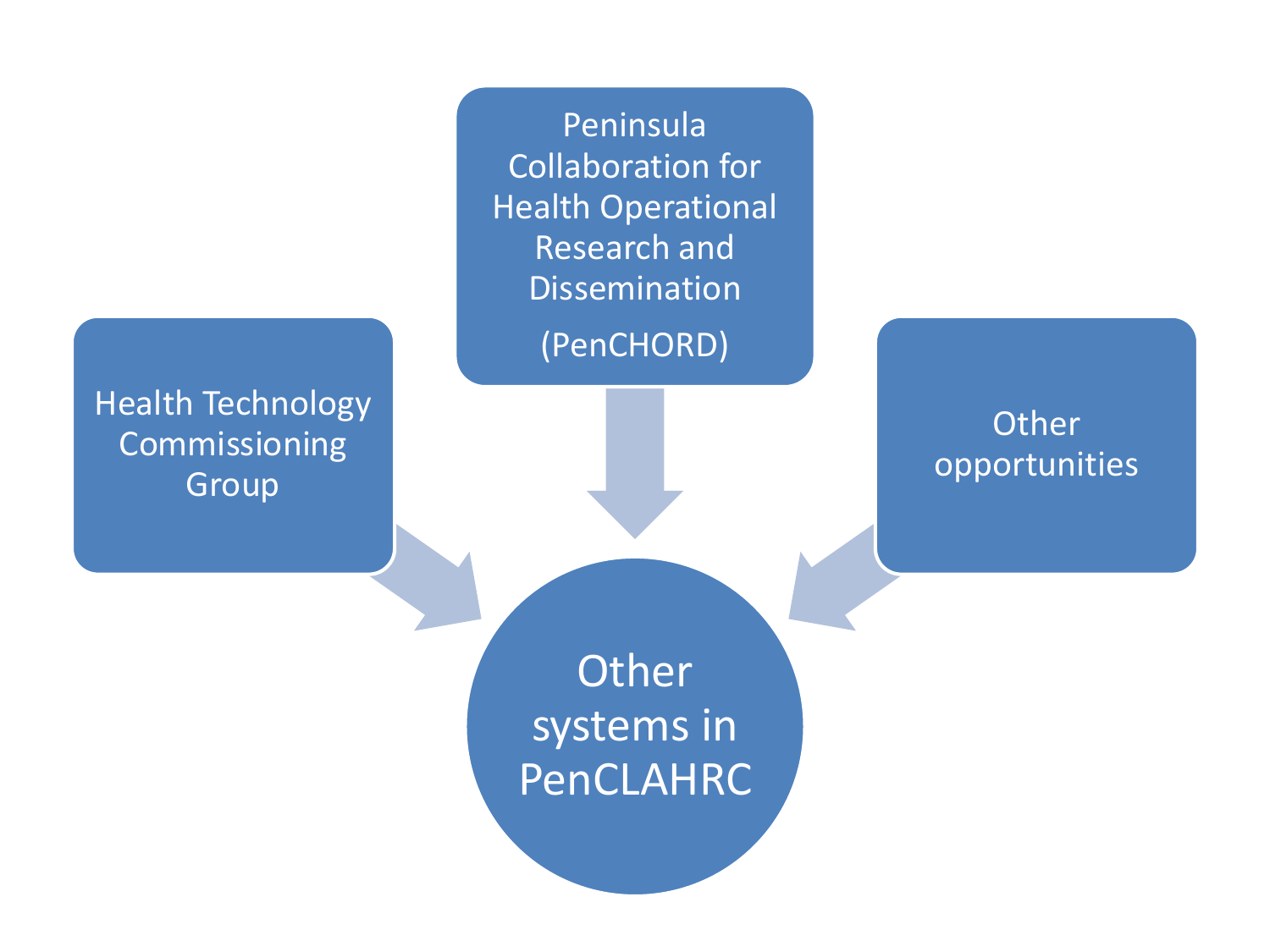### Round-up

- Some success in engaging a wide variety of stakeholders
- Collaboration on projects has been good
- Priority setting method seems acceptable